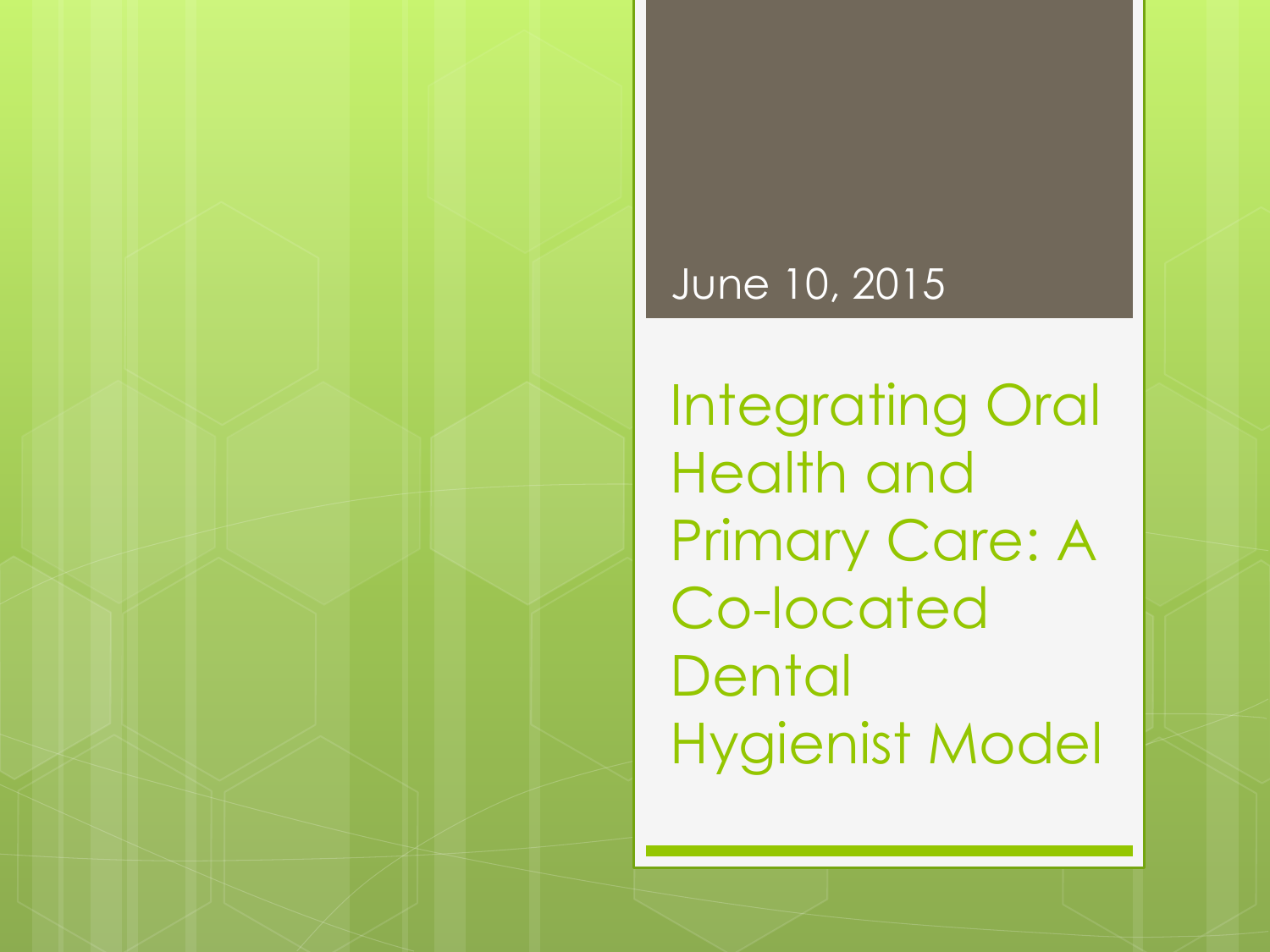## Backgound

- **o** Becky Pape recognized in 2011 there was a high use of the hospital's ED for dental.
- Approximately 1,500 visits a year to ED.
- **o** Recommendation from Benton, Lincoln, and Linn counties Regional Oral Health Coalition to implement a voucher system.
- Capitol Dental Care's involvement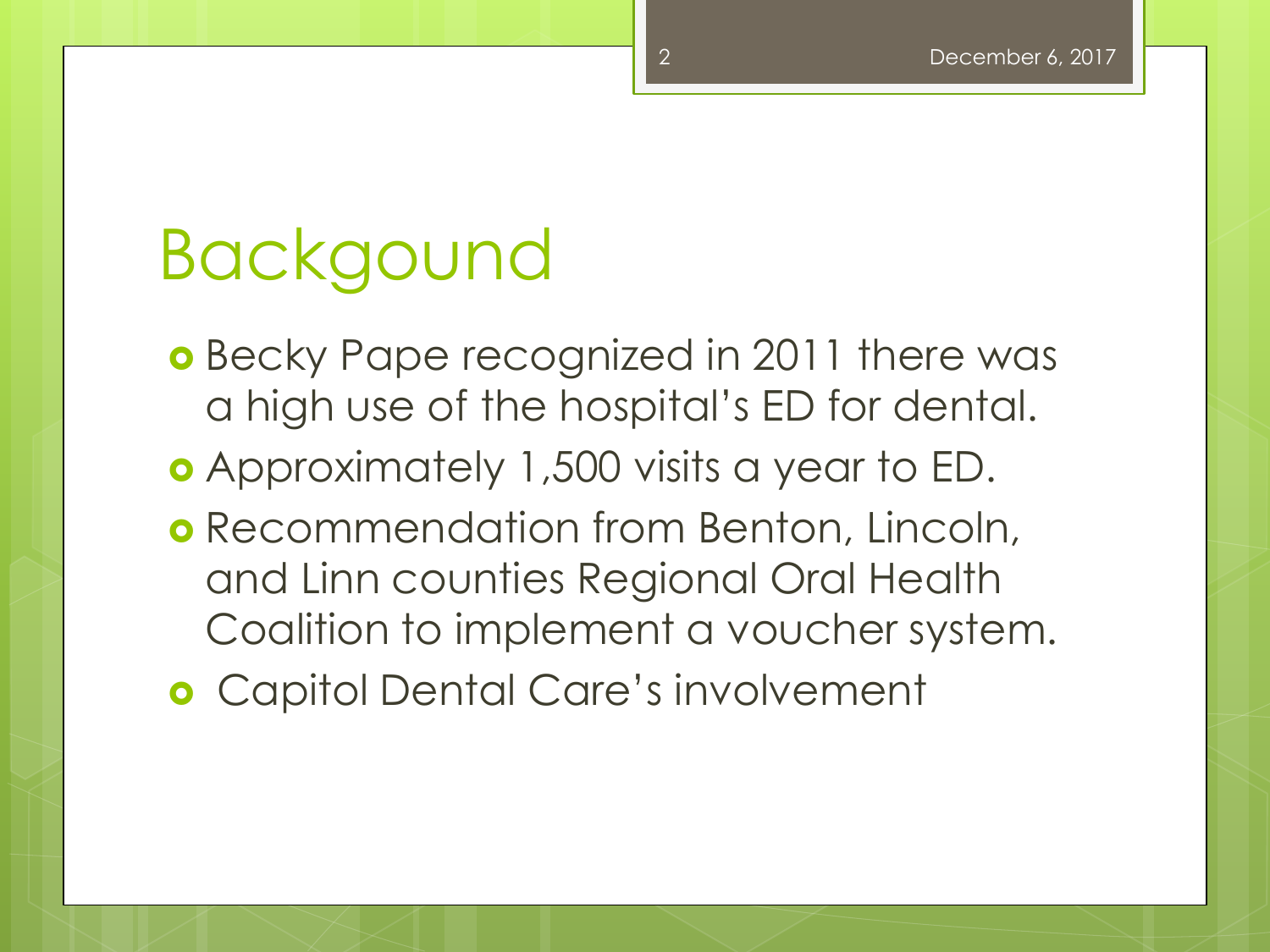3 December 6, 2017



#### **Sweet Home Family Medicine** First project of it's kind here in Oregon

- Many eyes are watching!
- Expanded to Samaritan Family Medicine Brownsville
- Next site Mid-Valley Medical Lebanon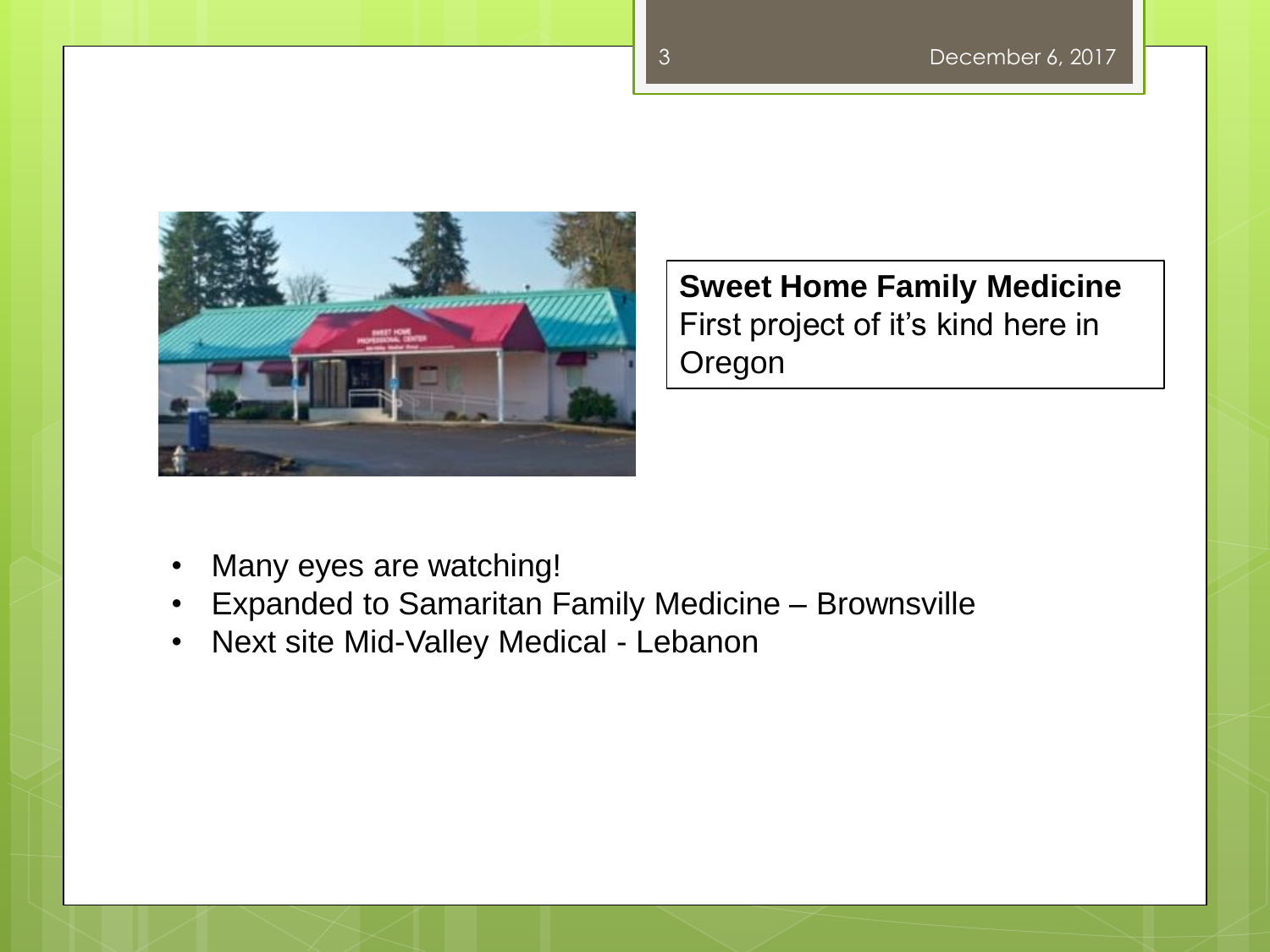# Why Integrate?:



- Poor oral health has been linked to increased risk for cardiovascular disease, diabetes, and other chronic conditions.
- **o** Poor oral health exacerbates other underlying chronic diseases.
- **o** Poor oral health in children has been shown to result in decreased academic performance and can adversely affect behavioral and social development. (Pew Center on the States 2011a)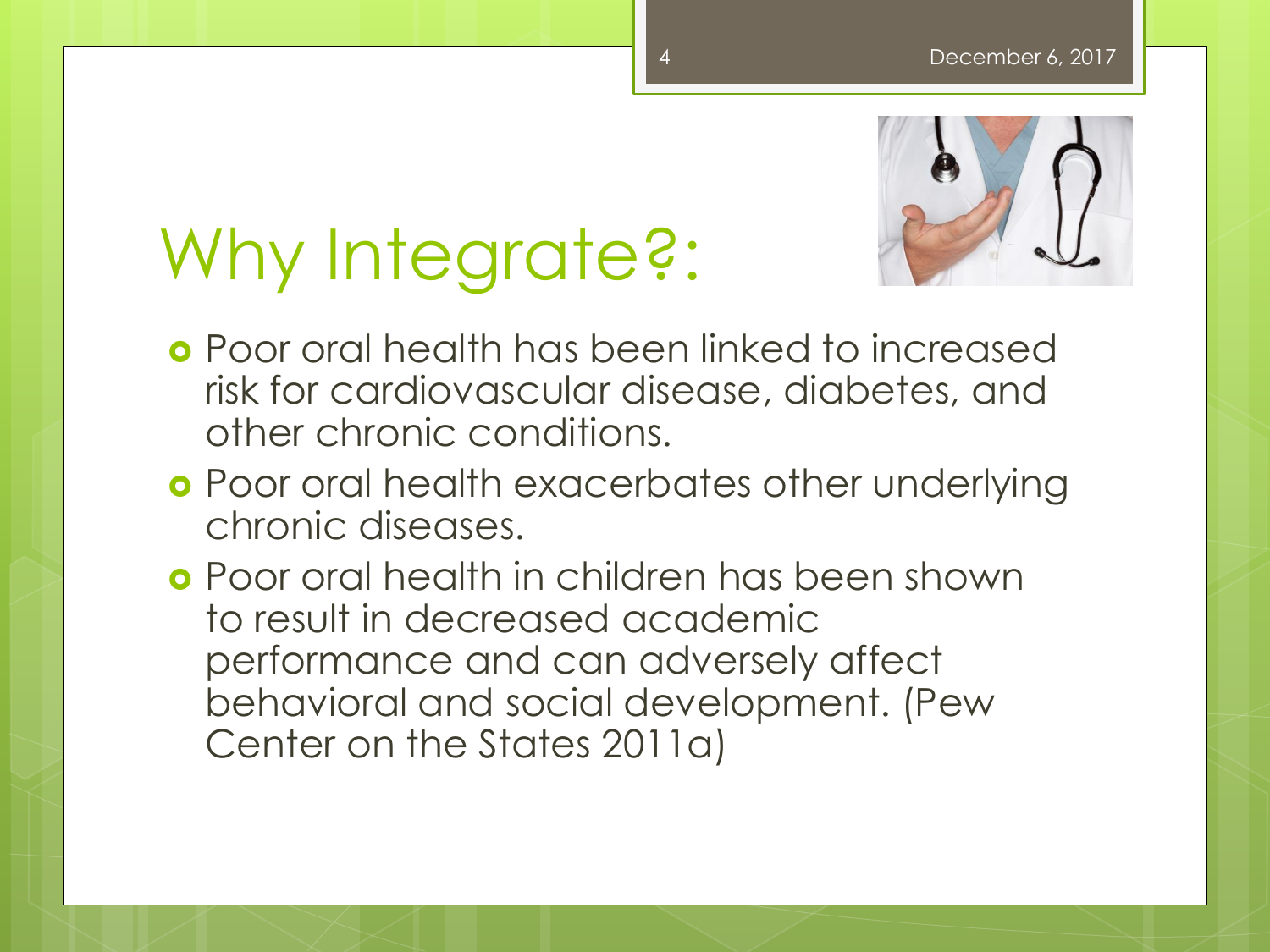## The Case for Integration:

Definition of "Health Home"

- **o** Premise that proximity will enhance access to necessary services. Expand entry points into the dental care system.
- Focus on prevention of disease.
- o Improve chronic disease management and prevention.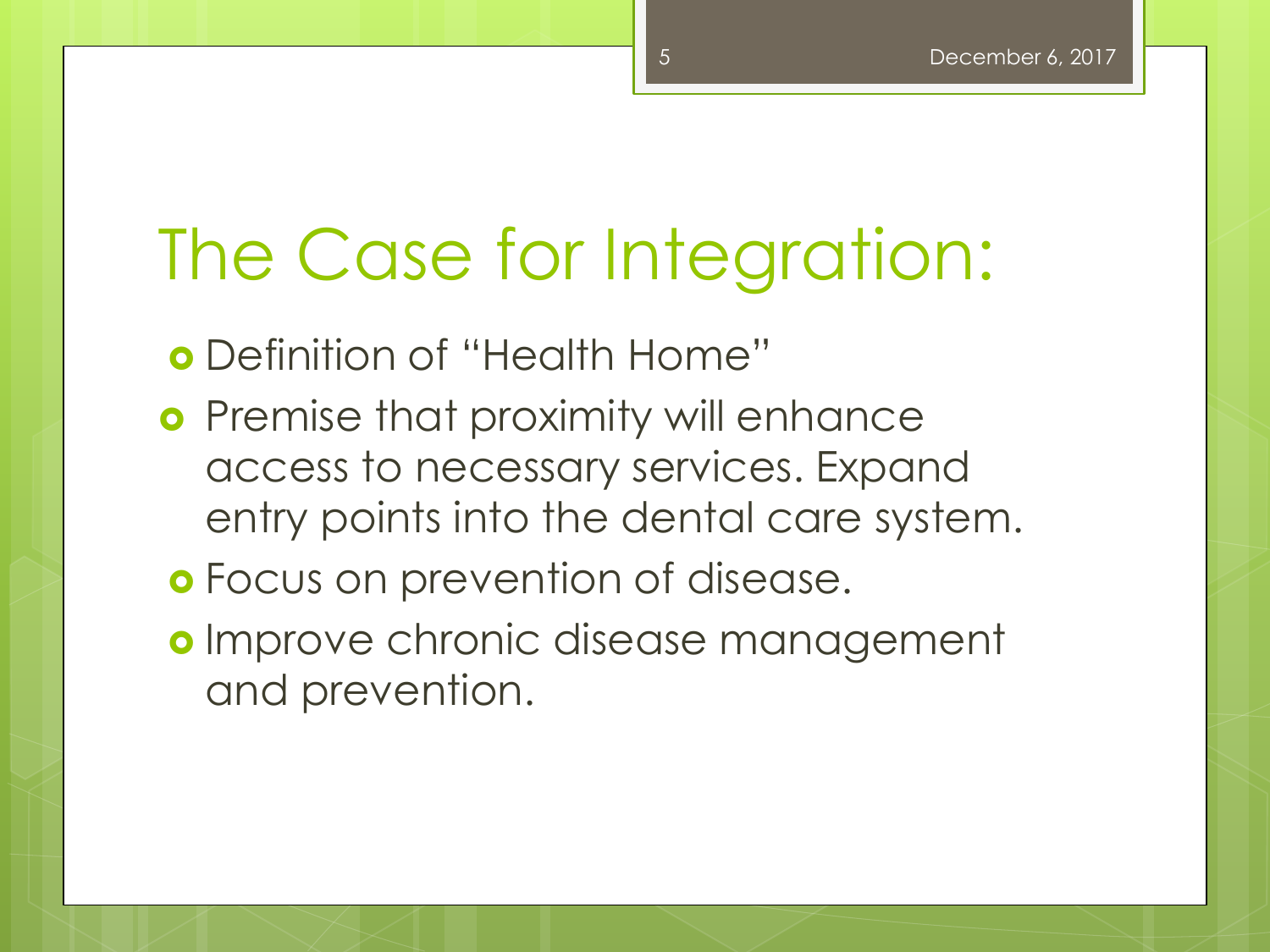## Model: Colocation of Expanded Practice Dental Hygienist into Primary Care

- o EPDH's in Oregon, may provide dental hygiene services without the supervision of a dentist.
- **o** EPDH's with a collaborative agreement with a dentist may provide additional duties such as local anesthesia, limited prescriptive services, dental needs assessment and temporary restoration without excavation.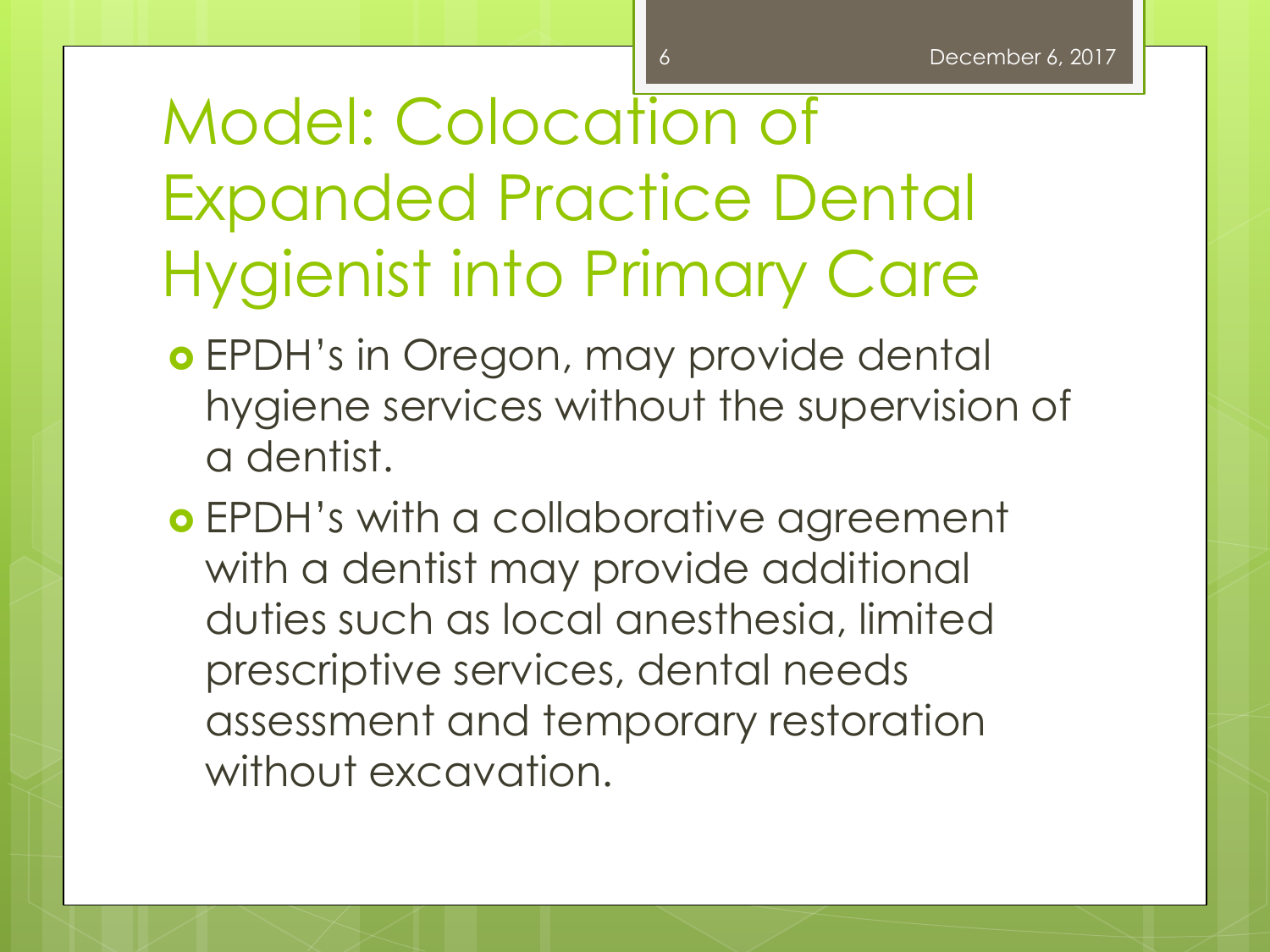### What will we be doing here?

**o** Free dental screenings for all patients

- Hygiene services for most patients "in house"- periodontal assessments, caries (cavity) management, cleanings, education
- o In some co-location sites urgent Care/Restorative/Extractions on dental van one day per week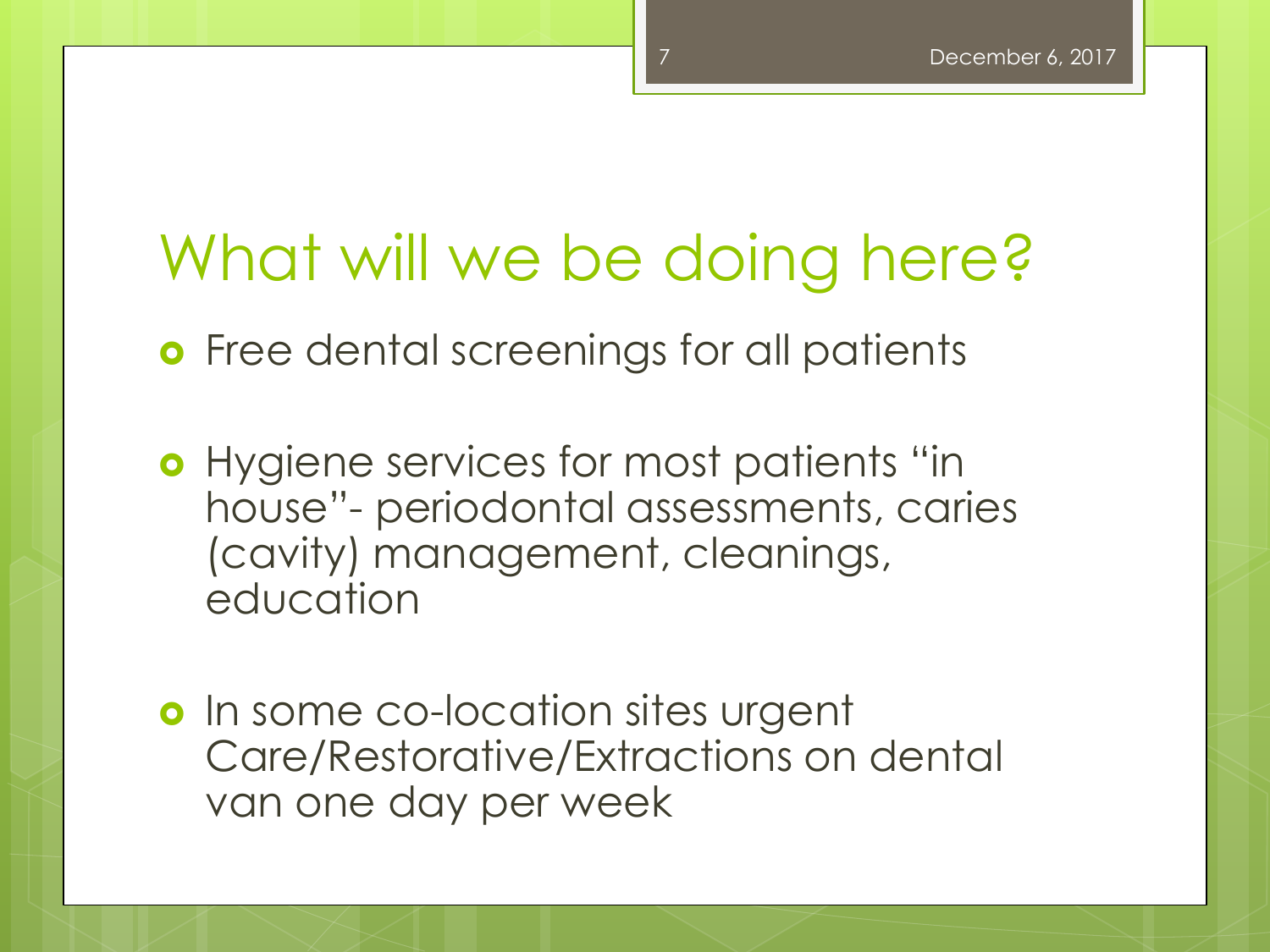## When are we here?

Monday – Friday from 8am to 5pm

**o** Room used for dental may change depending on if the co-location site has a dedicated room for dental or the EPDH is rotating to an available exam room when medical providers are not using it.)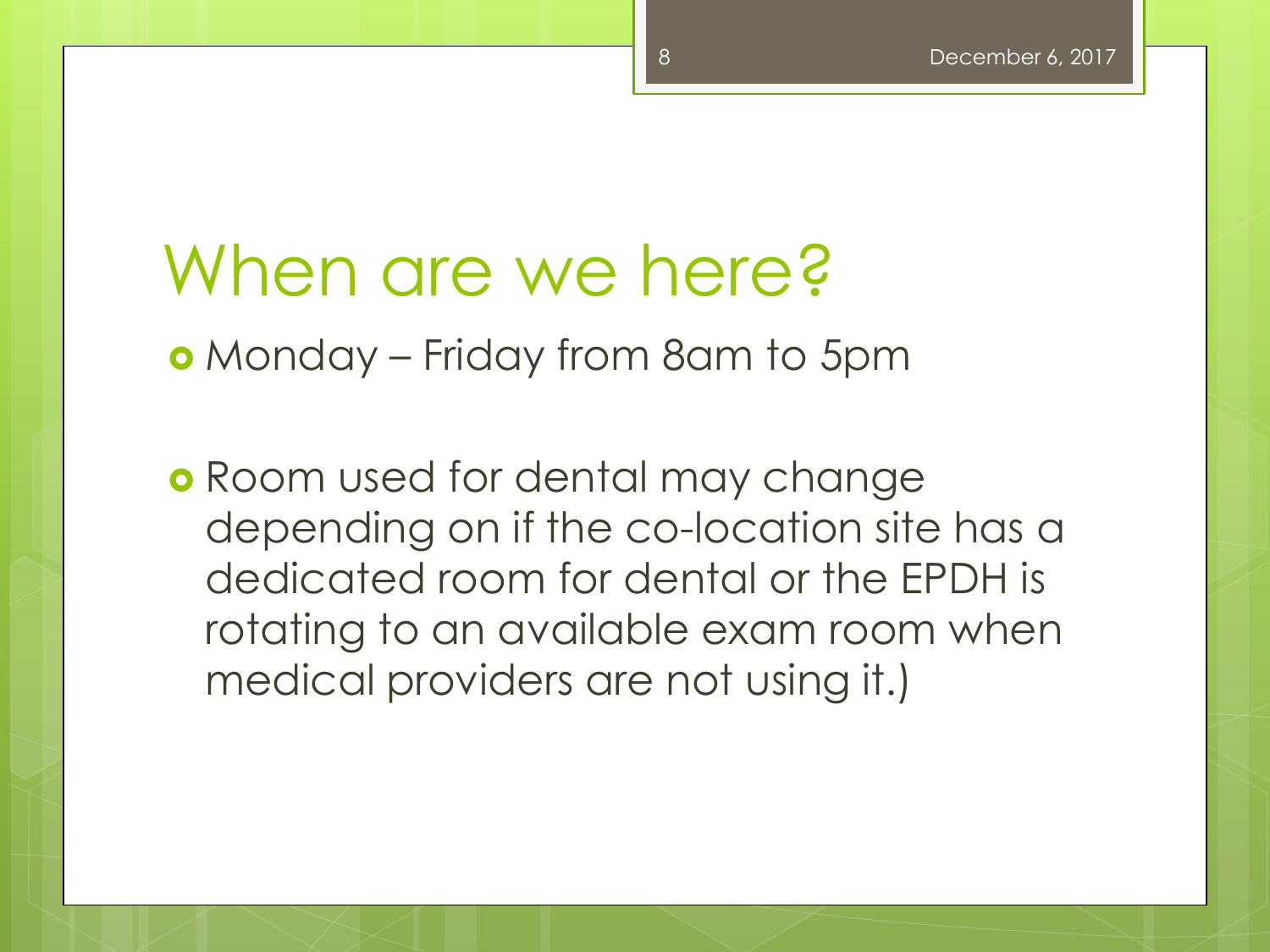## What do we need from you?

- Buy-in that oral health is an important part of overall health.
- **o** A commitment to integrating an oral health provider as a member of the primary care health team.
- A willingness to walk your patient to the dental room for a warm hand off dental assessment.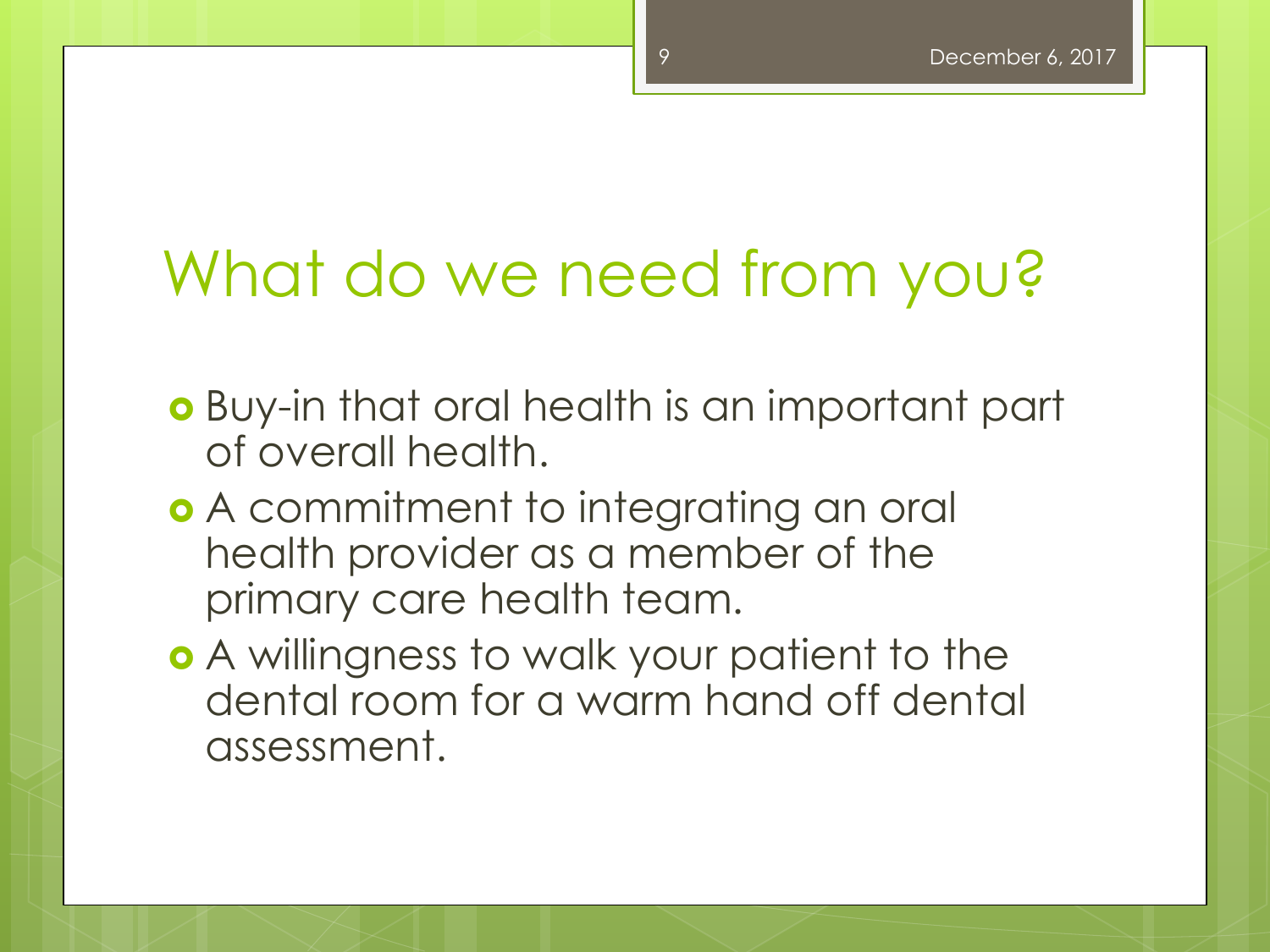

### **Target** populations:

- **Young children** would receive prevention services as part of routine well child check.
- **Pregnant women** would have dental treatment needs addressed prior to delivery.
- **Chronic disease patients**  would receive prevention services as part of their comprehensive care plan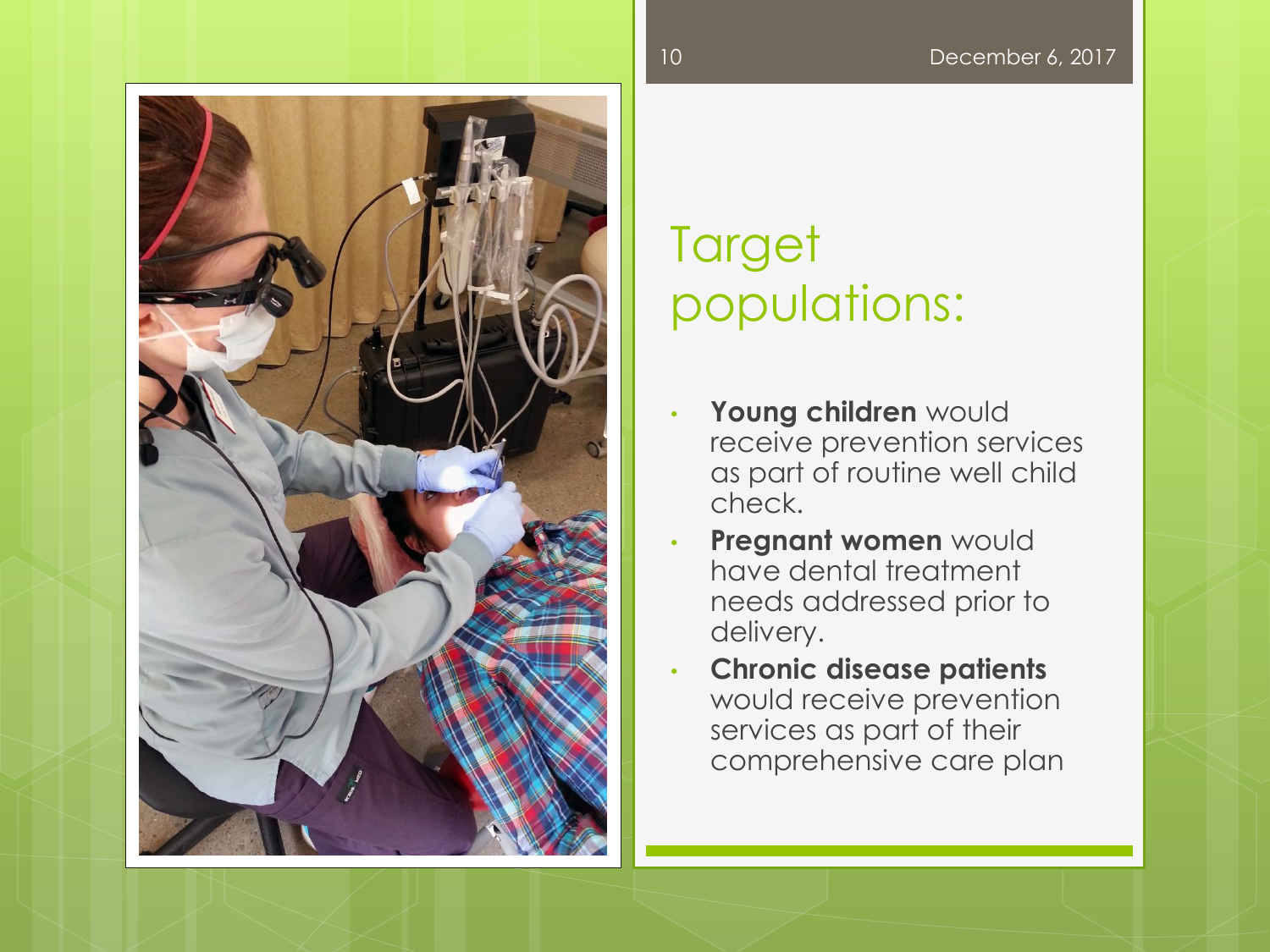#### December 6, 2017